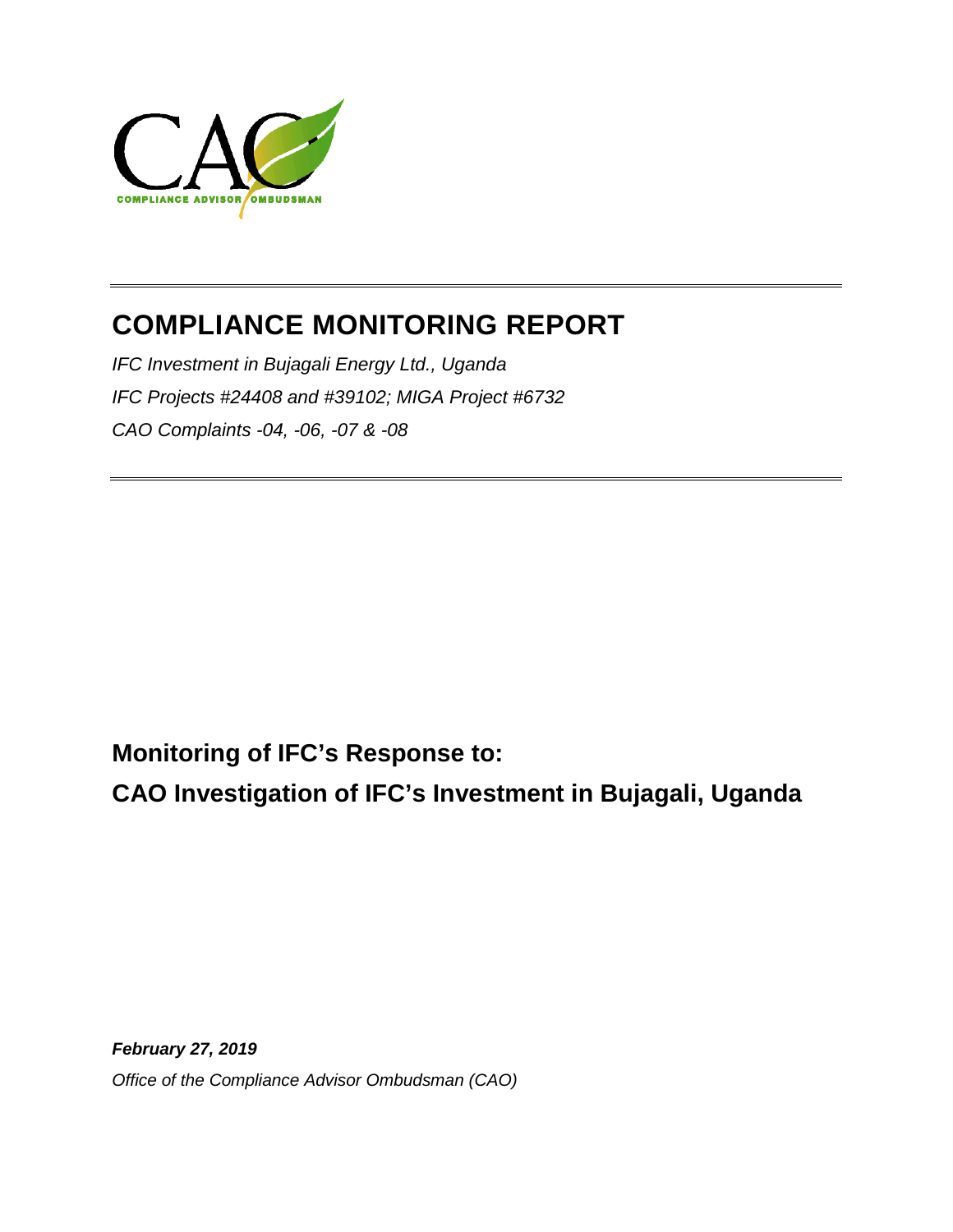### **About CAO**

*CAO's mission is to serve as a fair, trusted, and effective independent recourse mechanism and to improve the environmental and social accountability of IFC and MIGA.*

CAO (Office of the Compliance Advisor Ombudsman) is an independent post that reports directly to the President of the World Bank Group. CAO reviews complaints from communities affected by development projects undertaken by the two private sector arms of the World Bank Group, the International Finance Corporation (IFC) and the Multilateral Investment Guarantee Agency (MIGA).

For more information about CAO, please visit [www.cao-ombudsman.org](http://www.cao-ombudsman.org/)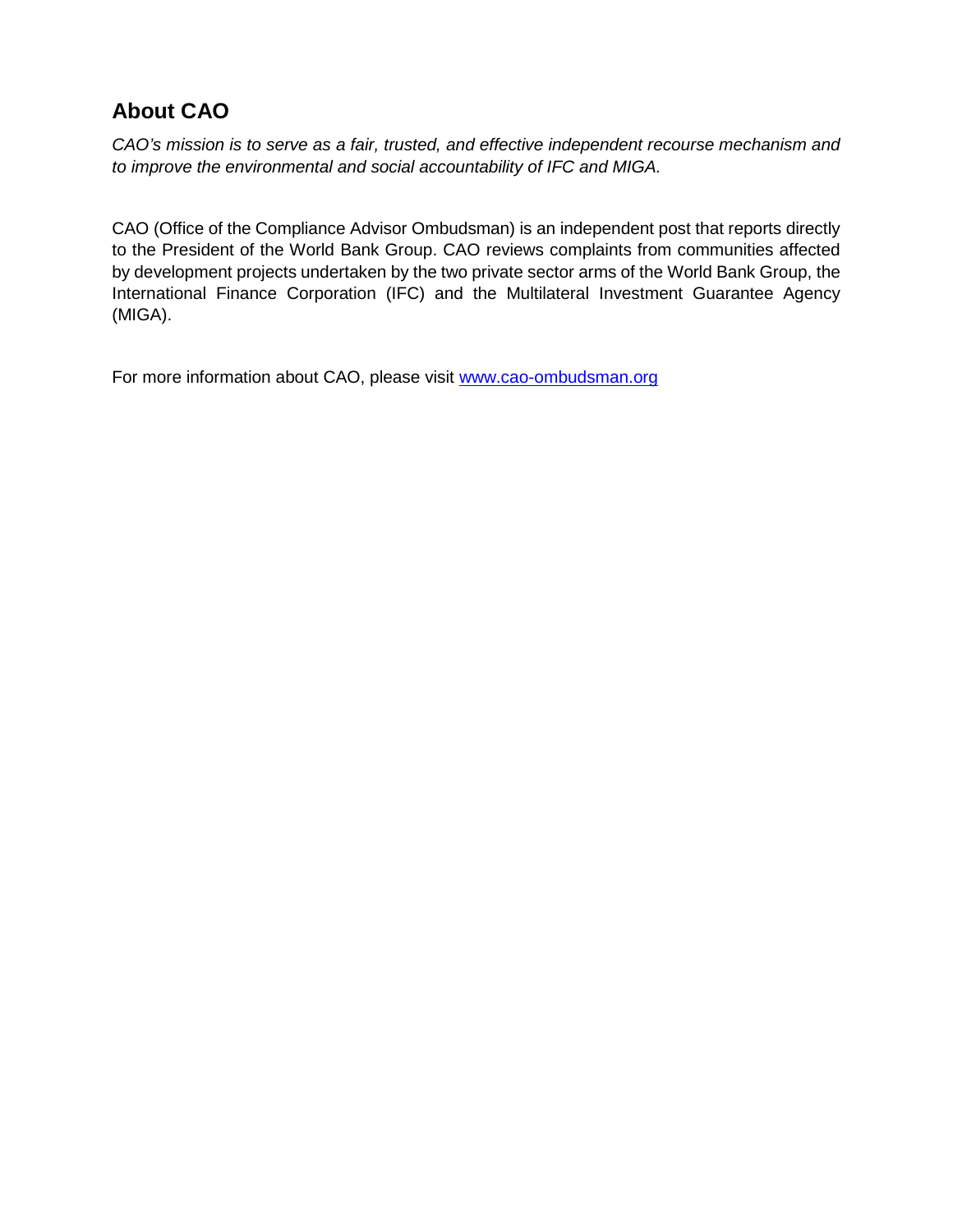### **Contents:**

| Responses at the Level of IFC Policies, Procedures, Practice or Knowledge 8 |  |
|-----------------------------------------------------------------------------|--|
|                                                                             |  |
|                                                                             |  |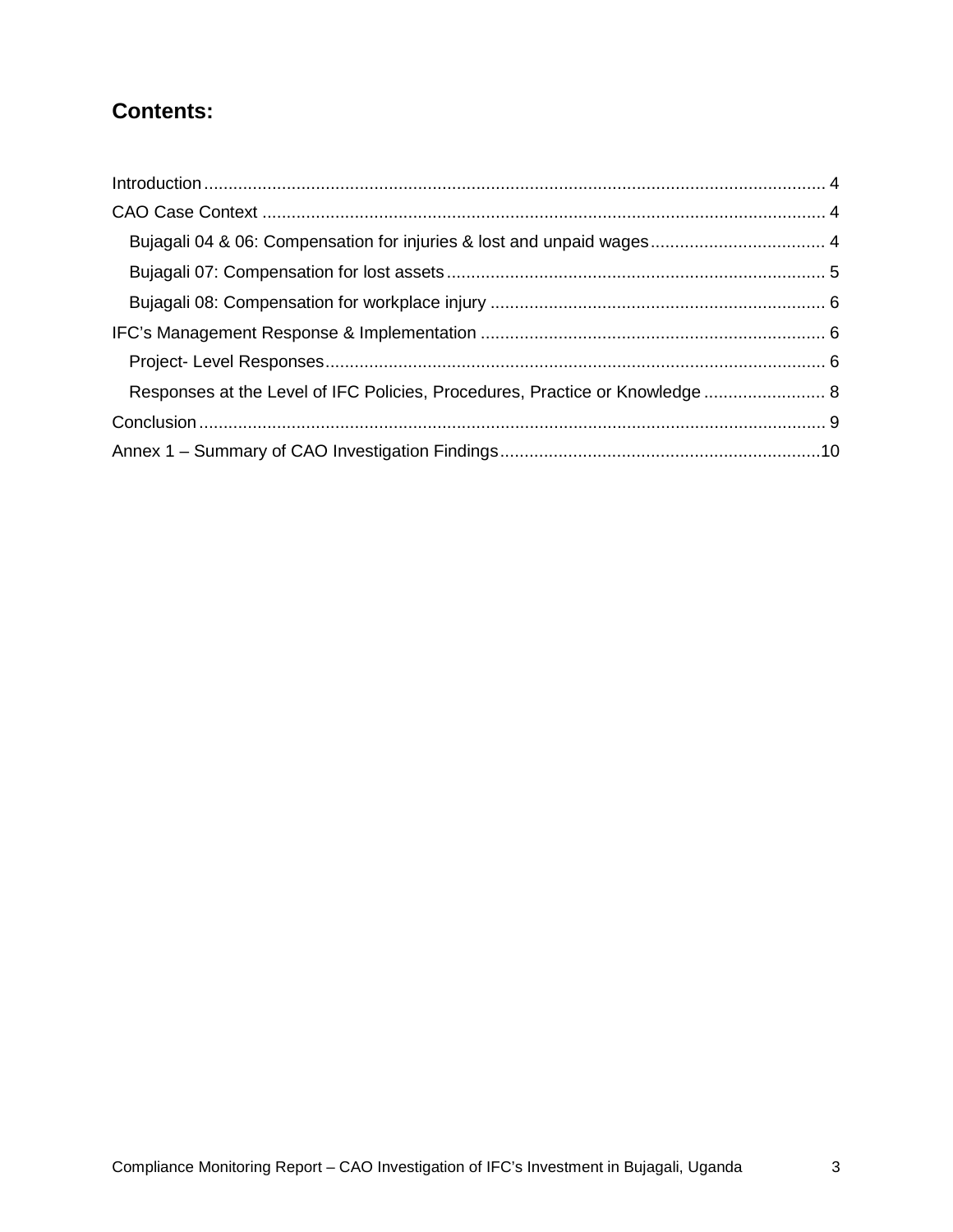### <span id="page-3-0"></span>**Introduction**

CAO's compliance function oversees investigations of IFC/MIGA's environmental and social (E&S) performance with a view to ensuring compliance with relevant requirements and to improving institutional E&S performance.

Following a compliance investigation, CAO monitors actions taken by IFC/MIGA until it is assured that findings of non-compliance are being addressed.

CAO monitoring considers IFC's response to a compliance process at two levels:

- 1) the project level, and
- 2) the level of IFC/MIGA policies, procedures, practice or knowledge.

The first level of analysis is designed to ensure that CAO's project-specific non-compliance findings are addressed. The second is designed to document institutional improvements to E&S risk identification and management.

This report reviews actions taken by IFC and MIGA in response to the findings of two CAO compliance investigations which considered the application of IFC and MIGA environmental and social standards to the Bujagali Energy Project, a hydropower project on the upper Nile in Uganda.

The information contained in this report draws from:

- a review of IFC and MIGA documentation supplied during the monitoring period;
- update meetings with IFC and MIGA to CAO;
- information provided in correspondence with the complainants;
- publicly-available information, including media articles.

### <span id="page-3-1"></span>**CAO Case Context**

#### <span id="page-3-2"></span>**Bujagali 04 & 06: Compensation for injuries & lost and unpaid wages**

In March 2011, CAO received a complaint from former employees involved in the construction of the Bujagali hydropower plant: referred to by CAO as the Bujagali-04 complaint. The complainants claimed they have not been properly compensated after suffering injuries in the course of their work. The complainants also raised concerns regarding the transparency of the compensation process and intimidation when requesting their benefits.

In April 2013, CAO received a complaint filed via an informal association of former construction camp and dam site workers: Bujagali-06. The complainants raised a range of concerns about their employment through a sub-contractor. These included complaints regarding unpaid wages and benefits, dangerous working conditions and lack of compensation for workplace injuries.

The Bujagali Energy-04 & -06 complaints triggered a compliance investigation, which CAO published in December 20[1](#page-3-3)7.<sup>1</sup> Regarding issues raised under the Bujagali-04 complaint, CAO found that IFC did not possess or have access to labor and occupational safety and health (OSH) competence that was sufficient to evaluate the capacity of the client or the subcontractor to apply Performance Standard 2 (PS2) to a project of this scale and technical complexity. Although IFC

<span id="page-3-3"></span>l <sup>1</sup> CAO. 2017. *CAO Investigation of IFC/MIGA Social and Environmental Performance in relation to: Bujagali Energy Ltd and World Power Holdings, Uganda* (Bujagali-04 & 06). Available on CAO's website: [http://bit.ly/Bujagali-04-06\\_CAO-Compliance\\_Investigation\\_Report](http://bit.ly/Bujagali-04-06_CAO-Compliance_Investigation_Report)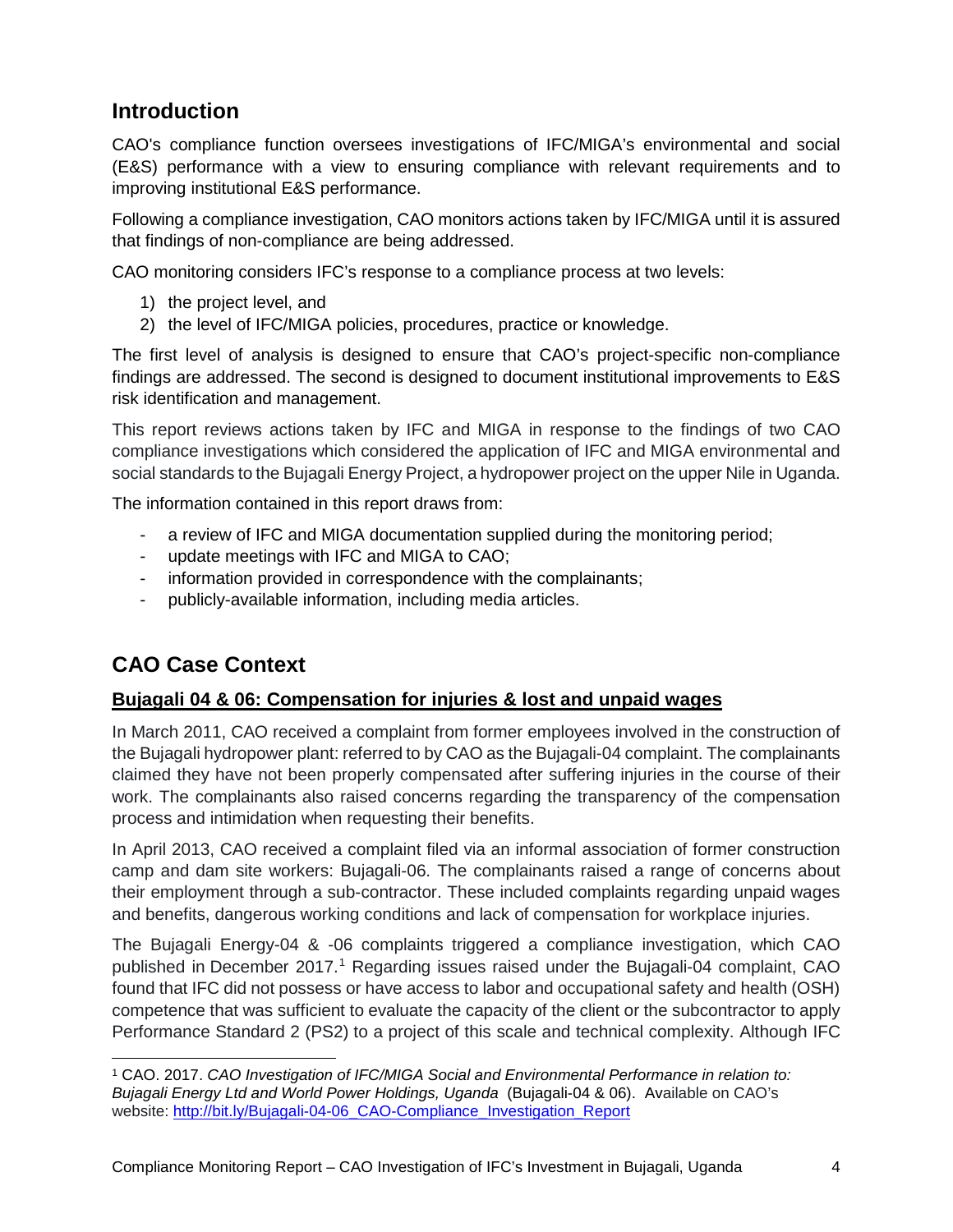acknowledged significant labor and OSH risks, its ability to supervise these issues was constrained by a lack of specialist staff and ineffective oversight. As a result, CAO found that IFC did not have assurance that labor, health and safety risks associated with the construction of the project were being managed in accordance with its E&S policy requirements. CAO's compliance investigation further found that IFC did not consider whether national workers' compensation requirements provided injured workers with compensation for injuries as required by the Performance Standards. In relation to the Bujagali 06 complaints, specifically, CAO found that IFC erred in deciding that the employment practices of the subcontractor were beyond the scope of its E&S requirements. As a result, allegations that construction of the project had significant adverse effects on employees of the subcontractor, including non-payment of wages, were not addressed during IFC supervision.

A summary of CAO's compliance investigation findings for Bujagali-04 & -06 is set out in in Annex 1.

#### <span id="page-4-0"></span>**Bujagali 07: Compensation for lost assets**

l

In February 2015, CAO received a complaint alleging inadequate compensation for crops and other assets impacted by construction of the Bujagali transmission line, an associated facility of the project.

CAO publicly released its [compliance investigation report](http://www.cao-ombudsman.org/cases/document-links/documents/CAOInvestigationReportBujagaliEnergyLimited-Bujagali07.pdf) in response to the Bujagali Energy-07 complaint in January [2](#page-4-1)018.<sup>2</sup> CAO found that IFC lacked assurance that the compensation framework provided in the RAP met the requirement of compensation for full replacement cost under IFC Performance Standard 5. CAO also found that IFC lacked assurance that the final RAP compensation framework was disclosed or was subject to meaningful consultation with affected communities.

As weaknesses in the RAP manifested during project implementation, the project grievance mechanism as described in the RAP proved ill-equipped to deal with disputes over compensation rates. These disputes persisted throughout the construction period. Despite indications that complaints regarding compensation were systemic in nature, CAO found that IFC and the other financiers supported an *ad hoc* response rather than requiring a review of the adequacy of the RAP compensation framework.

At the time of writing, CAO found that a required completion audit of the resettlement process had not been conducted. In these circumstances, CAO found that IFC lacked assurance that compensation paid met the full replacement cost requirement or that affected people had been appropriately compensated considering the delays in payment that occurred. As a result, CAO found that significant numbers of households whose land was acquired for the transmission line likely did not receive compensation at full replacement cost.

A summary of findings as presented in the compliance investigation report for Bujagali-07 is set out also in Annex 1.

<span id="page-4-1"></span><sup>2</sup> CAO. 2017. CAO Investigation of IFC/MIGA Social and Environmental Performance in relation to: Bujagali Energy Limited and World Power Holdings, Uganda (Bujagali-07). Available on CAO's website: [http://bit.ly/Bujagali-07\\_CAO-Compliance\\_Investigation-Report](http://bit.ly/Bujagali-07_CAO-Compliance_Investigation-Report)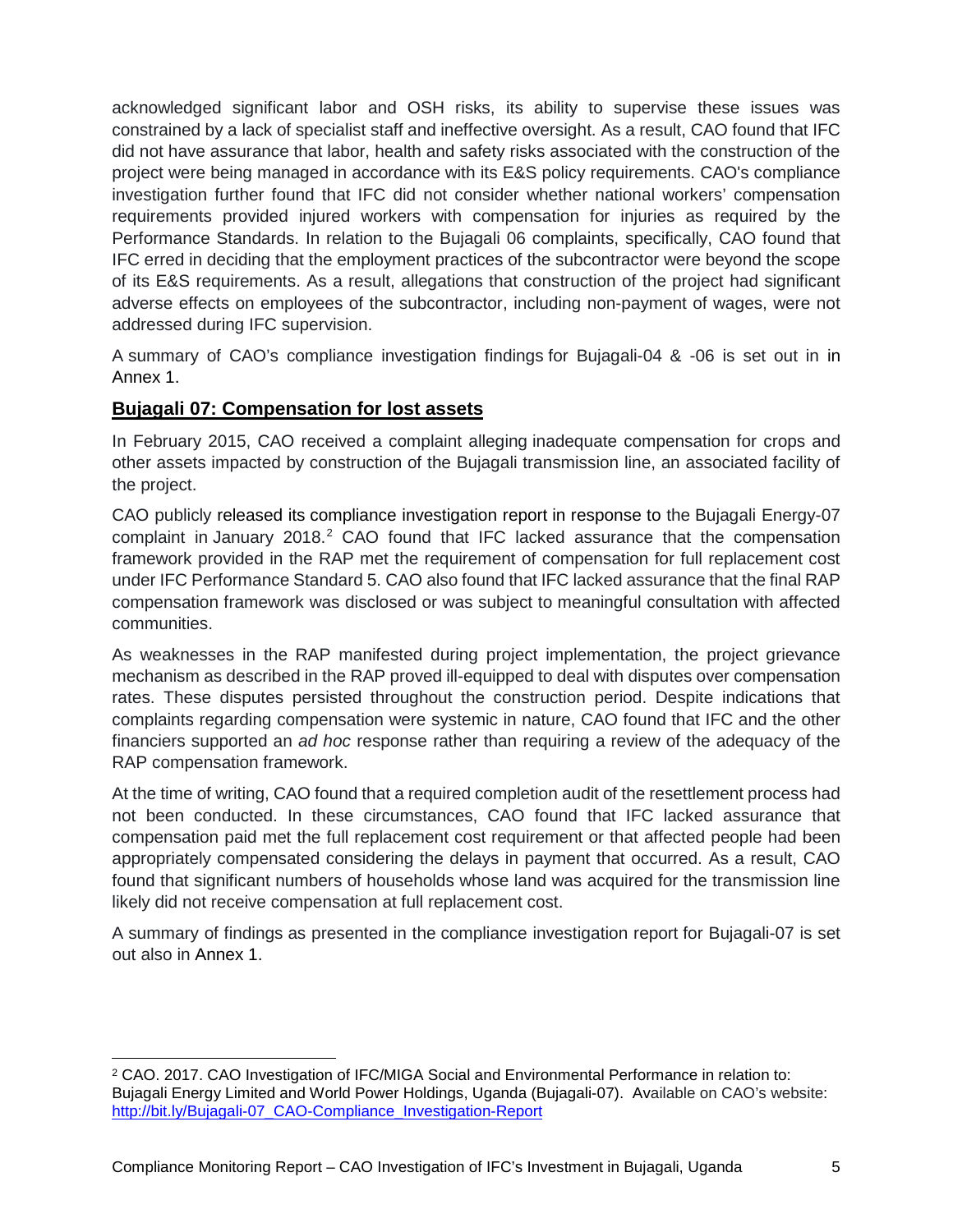#### <span id="page-5-0"></span>**Bujagali 08: Compensation for workplace injury**

In June 2017, CAO received a complaint relating to an injury sustained by a worker and related compensation issues: Bujagali-08. As the issues raised in this complaint were substantively similar to those raised in the Bujagali-04 complaint, CAO decided to merge the monitoring of the Bujagali-08 complaint with Bujagali-04 and Bujagali-06.[3](#page-5-3)

### <span id="page-5-1"></span>**IFC's Management Response & Implementation**

IFC's response to the CAO investigations is contained in initial responses dated December 05, 2017 and January 09, 2018, as well as an addendum to the IFC Management Response, dated May 22, 2018.

#### <span id="page-5-2"></span>**Project- Level Responses**

#### *Bujagali-04 & 08*

IFC's response included a commitment to: "identify possible institutional arrangements as well as assess the need for capacity building to the client and other identified institutions to address the issue of injured workers effectively" with a scoping mission to be completed by June 30, 2018.<sup>[4](#page-5-4)</sup>

IFC's Advisory Services department completed two missions to Uganda (one in June 2018 and a follow-up mission in November 2018).

During the June 2018 mission the IFC Advisory Services team reported that it met with government partners and representatives from NUDIPU, an NGO that advocates for persons with disabilities. During its November mission, the IFC Advisory Services team reported that it looked into NUDIPU's work on livelihoods in further detail and also met representatives of Kikubamutwe Disability and Development Organization (KDDO), an association that includes CAO complainants. During their meeting, IFC reported that it provided the association with an update on actions being taken to respond to workplace injuries that occurred during the construction period.

At the time of writing, IFC had not completed nor made available to CAO the outcomes of its scoping process or any recommendations to address the claims of injured workers. This represents a delay against the timeline IFC committed to in May 2018 which anticipated that scoping would be completed, with recommendations for implementation presented to the client by June 2018.

This issue remains open for monitoring.

#### *Bujagali-06*

 $\overline{a}$ 

IFC's response included a commitment to: "appraising, within the context of the complaints to CAO, the workers' claims through an independent third-party to determine whether sufficient evidence is available to determine the merits of the workers' claims." Terms of reference (ToR)

<span id="page-5-3"></span><sup>3</sup> CAO. 2018. Compliance *Appraisal: Bujagali Energy (IFC Project #24408) and MIGA guarantee of World Power Holdings (MIGA Project #6732), Uganda: Complaint 08.* Available on CAO's website: [http://bit.ly/Bujagali-08\\_CAO-Compliance\\_Appraisal-Report](http://bit.ly/Bujagali-08_CAO-Compliance_Appraisal-Report)

<span id="page-5-4"></span><sup>4</sup> IFC. 2018. *Addendum to IFC Management's Responses to the CAO Investigation Report on Bujagali Energy Ltd. and World Power Holdings, Uganda* (Cases 04, 06, and 07). Available at: [http://bit.ly/Bujagali-](http://bit.ly/Bujagali-04-06-07_IFC-Management-Response-Addendum)04-06-07 IFC-Management-Response-Addendum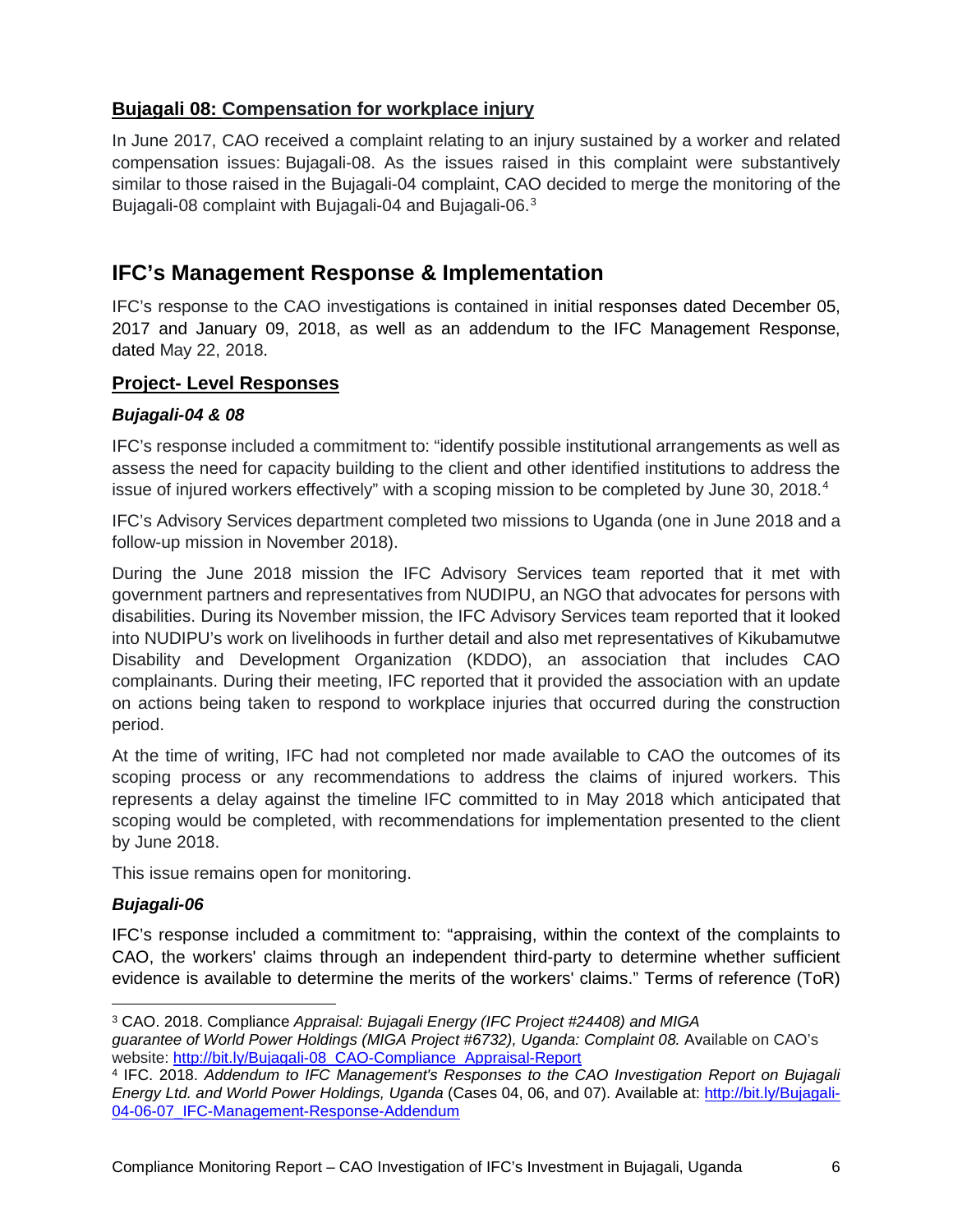were to be disclosed by 30 June 2018 with the estimated length of the assignment being three months.

On June 20, 2018, IFC shared with CAO its Terms of Reference: *Review of Available Information – Underpaid Construction Workers, Uganda Consulting Assignment*. [5](#page-6-0) The task involved a detailed review and validation of claims, including associated court records, as a first step to defining a solution to the complaints of the sub-contracted workers regarding non-payment of wages.

In December 2018, IFC reported that it had contracted a Ugandan law firm that would work closely with an accounting firm to evaluate workers' claims. IFC noted that the procurement documents were finalized in December 2018 with work to be completed through January and February 2019. IFC reported that evaluation of workers' claims would be based on document review, including review of court proceedings and other relevant sources of information. CAO is aware that the law firm conducting the review contacted representatives of the affected workers. IFC also reported that it had met with representatives of the complainants to keep them updated on this process, and that findings would be shared with them once available.

In summary, at the time of writing, an IFC commissioned review of the Bujagali-06 workers' claims for unpaid wages was ongoing. No information on the qualifications of the consultants engaged, details of the methodology to be used for the review, nor preliminary findings were available to CAO. Implementation of this action plan item has been delayed against the September 2018 target date for completion set by IFC.

This issue remains open for monitoring.

#### *Bujagali-07*

IFC's response included a commitment to: "engage with UETCL to (i) identify and address any relevant gaps in the existing project completion reports vis-a-vis IFC completion report requirements and (ii) close out any associated corrective actions."

On June 20, 2018, IFC shared with CAO its Terms of Reference, *Bujagali Interconnection Project (BIP) Land Acquisition Completion Report Gap Analysis and Supplemental Completion Report Consulting Assignment*. [6](#page-6-1) This work entailed: (a) a gap analysis of the project resettlement completion documentation, (b) the preparation of a Supplemental Completion Report addressing any gaps in the project's existing resettlement completion reports, and (c) the preparation of a corrective action plan as needed to address any unfulfilled commitments to impacted households. IFC estimated that the duration of this assignment as 5-6 months.

CAO expressed concerns to IFC and MIGA that the ToR as published focused on issues of livelihood restoration, while CAO had also made findings regarding the requirement for compensation for impacted assets (including crops) at full replacement cost. CAO noted the need to develop a more detailed methodology for the Supplemental Completion Report in accordance with Performance Standard 5 requirements and good international industry practice, including plans for consultation. CAO also noted the need to disclose the consultant reports and any corrective action plan once completed.

<span id="page-6-0"></span> $\overline{\phantom{a}}$ <sup>5</sup> IFC. 2017. *Review of Available Information – [Underpaid Construction Workers, Uganda Consulting](http://www.cao-ombudsman.org/cases/document-links/documents/TORinrelationtoAddendumtoIFCManagementResponsetoCAOInvestigationReport_BujagaliEnergyLtd-06.pdf)*  [Assignment](http://www.cao-ombudsman.org/cases/document-links/documents/TORinrelationtoAddendumtoIFCManagementResponsetoCAOInvestigationReport_BujagaliEnergyLtd-06.pdf). Available on CAO's website: [http://bit.ly/Bujagali-04-06\\_ToR](http://bit.ly/Bujagali-04-06_ToR)

<span id="page-6-1"></span><sup>6</sup> IFC. 2017 *[Bujagali Interconnection Project \(BIP\) Land Acquisition Completion Report Gap Analysis and](http://www.cao-ombudsman.org/cases/document-links/documents/TORinrelationtoAddendumtoIFCManagementResponsetoCAOInvestigationReport_BujagaliEnergyLtd-06.pdf)  [Supplemental Completion Report Consulting Assignment.](http://www.cao-ombudsman.org/cases/document-links/documents/TORinrelationtoAddendumtoIFCManagementResponsetoCAOInvestigationReport_BujagaliEnergyLtd-06.pdf)* Available on CAO's website: [http://bit.ly/Bujagali-07\\_ToR](http://bit.ly/Bujagali-07_ToR)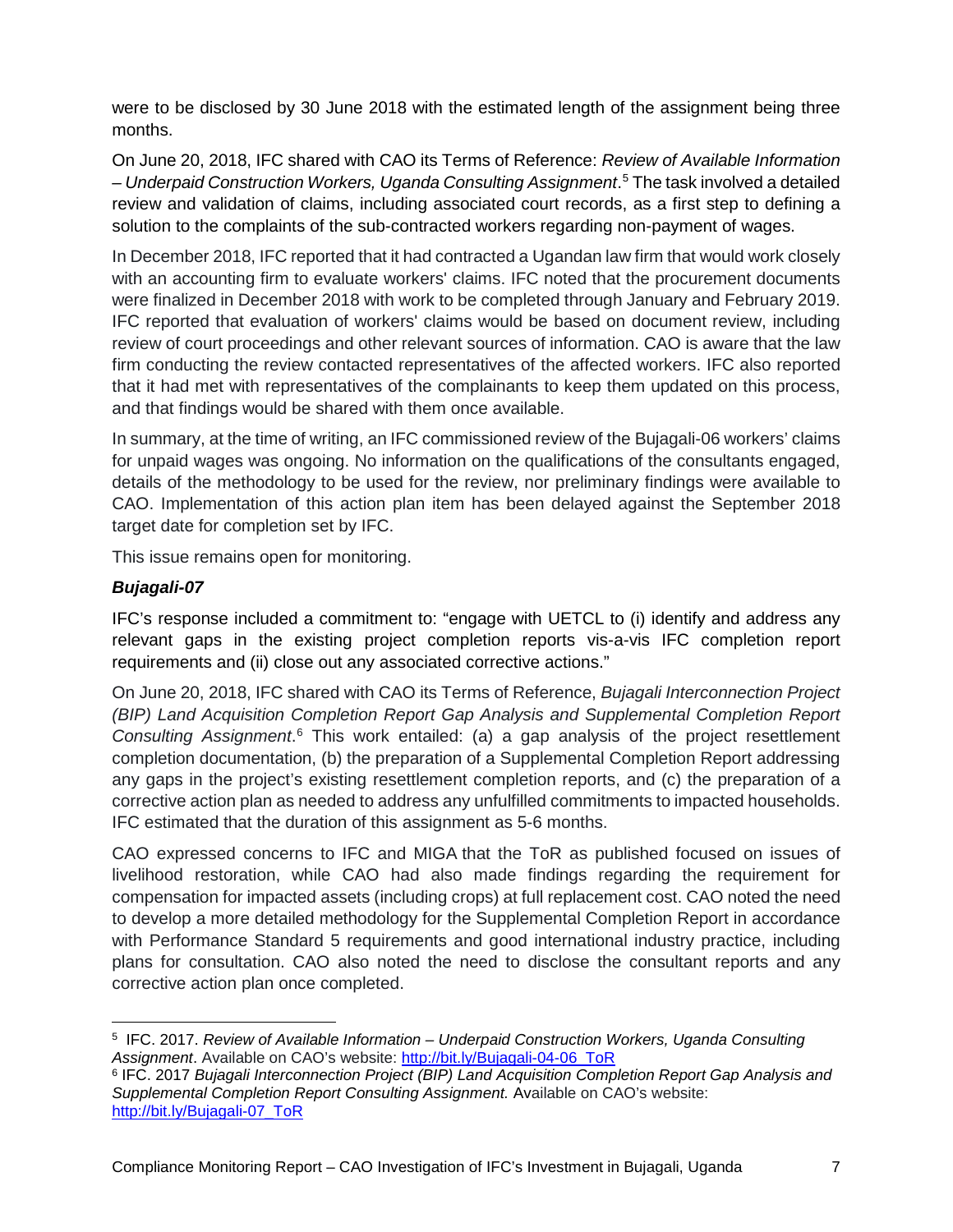In December 2018, IFC reported to CAO that it had procured the services of an international consultancy to carry out the TOR. CAO notes that implementation of the first phase of this action item has been delayed against the July 2018 target date set by IFC.

This issue remains open for monitoring.

#### <span id="page-7-0"></span>**Responses at the Level of IFC Policies, Procedures, Practice or Knowledge**

#### *Labor and Working Conditions*

IFC reports its continuous building of labor and OHS competence and capacity to supervise clients in the application since the adoption of PS2 in 2006. IFC notes specifically that it has augmented its hiring criteria to prioritize OHS skills, assigned an internal OHS focal point, undertaken capacity building on OHS issues, and created internal resources and discussion forums for project teams. IFC notes that it has developed additional tools and guidance, including defining indicators and benchmarks for lost time accidents, a tip-sheet on monitoring OHS injury rates, an excel tool for appraisal / supervision, and a public *Good Practice Note on*  Managing Contractors' E&S Performance.<sup>[7](#page-7-1)</sup> IFC notes its E&S department has access to "on-call" labor experts that can assist with particularly challenging cases which was not the case at the time the Bujagali investment was processed.

In response to CAO's finding that IFC supervision failed to account for labor and OSH risks, particularly at the country level, IFC states that institutional practices related to labor issues more broadly have also evolved, as reflected by the 2012 updates to PS2.

Regarding CAO's findings that IFC did not establish OSH performance criteria with the client or the EPC contractor and the resulting lack of information on OHS compliance available for supervision, IFC notes that the 2007 *General EHS Guidelines* better reflect good international and industry practice and are more flexible in allowing leading indicators (rather than trailing indicators) that might better predict future problems.<sup>[8](#page-7-2)</sup> IFC notes that its efforts to improve OHS practices have focused on ensuing sufficient access to information from the project site.

In response to CAO's findings that IFC should have determined that the Bujagali-06 Complainants were covered by its E&S requirements, IFC notes that this issue has been addressed by the 2012 updates to PS2, which are clearer in terms of client the responsibility for sub-contractor performance.

#### *Resettlement*

 $\overline{\phantom{a}}$ 

Relevant to CAO's findings on resettlement and compensation for assets impacted by construction of the transmission line, IFC advised that it is in the process of updating its resettlement good practice guide.

<span id="page-7-1"></span><sup>7</sup> IFC. 2017. Good Practice Note: Managing Contractors' Environmental and Social Performance. Available at [http://bit.ly/IFC-Good-Practice-Note\\_2016\\_Managing-Contractor-Environmental-and-Social-](http://bit.ly/IFC-Good-Practice-Note_2016_Managing-Contractor-Environmental-and-Social-Performance)**[Performance](http://bit.ly/IFC-Good-Practice-Note_2016_Managing-Contractor-Environmental-and-Social-Performance)** 

<span id="page-7-2"></span><sup>8</sup> IFC. 2007. *Environmental, Health, and Safety General Guidelines.* Available at: [http://bit.ly/IFC-EHS-](http://bit.ly/IFC-EHS-General-Guidelines_2007)[General-Guidelines\\_2007](http://bit.ly/IFC-EHS-General-Guidelines_2007)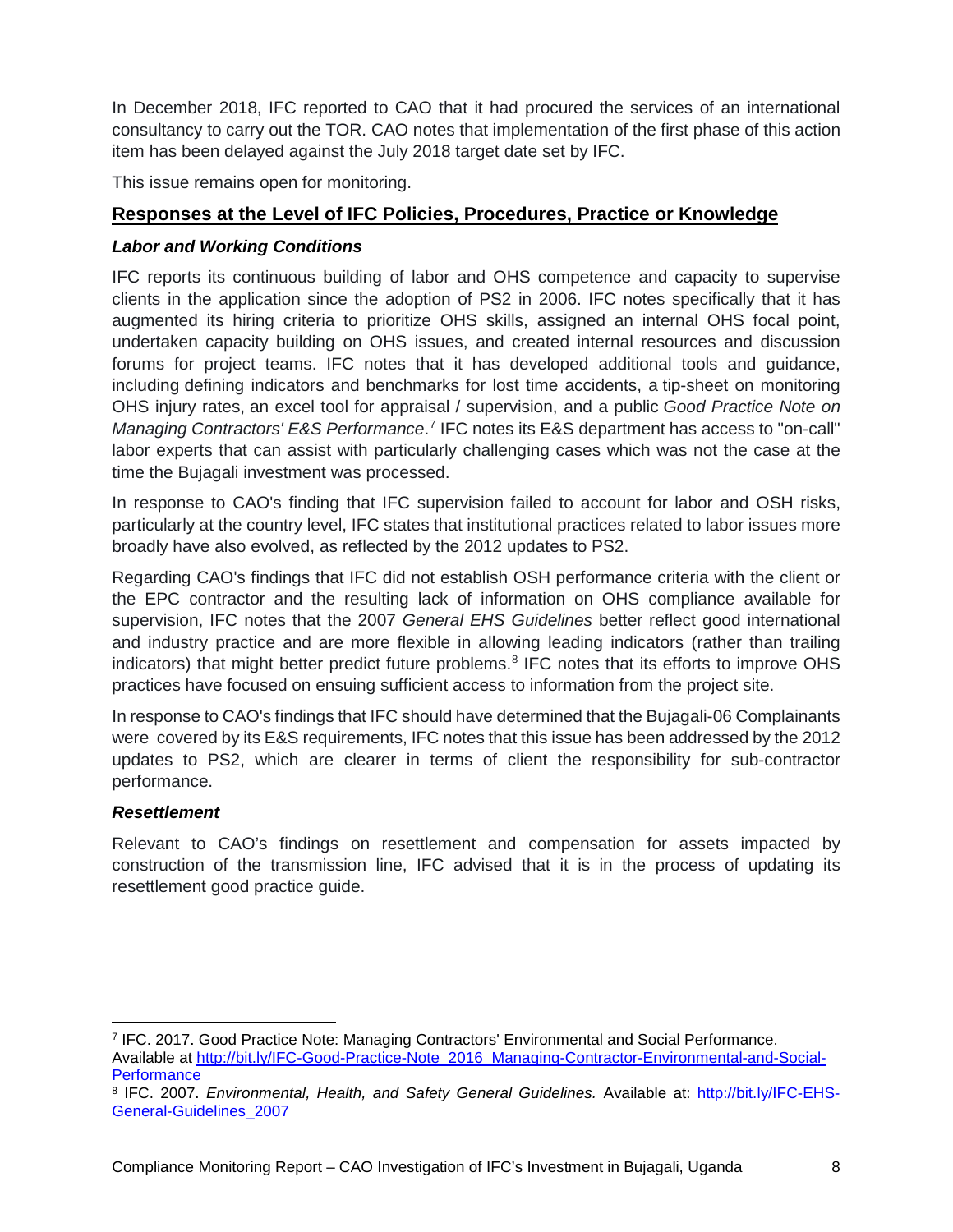### <span id="page-8-0"></span>**Conclusion**

As outlined in this report, IFC reports progress in implementing the actions it committed to in response to CAO's Bujagali compliance investigations, albeit with significant delays. CAO's ability to comment substantively on the work carried out to date is limited by a lack of available documentation from IFC.

In response to the issues raised in the Bujagali-04 & 08 complaints (injured workers), CAO's ongoing monitoring will review the outcomes of IFC's scoping process once available. In this context, it will be important to ensure that IFC's response addresses concerns regarding the adequacy of compensation provided to workers seriously injured and the families of those killed during the construction of the project, considering the requirements of Ugandan law and the IFC Performance Standards.

In response to the issues raised in the Bujagali-06 complaint (subcontractor working conditions and unpaid wages), CAO awaits the report of the consultants IFC has tasked with reviewing documentation to determine whether the complainants' claims for lost wages can be validated.

In response to the issues raised in the Bujagali-07 complaint (land acquisition), CAO awaits completion of the IFC-commissioned gap analysis and resettlement completion report. Given the issues raised in the complaint, it will be important to ensure that these outputs address both: (a) livelihood restoration, and (b) compensation for impacted assets, including crops, at full replacement cost in accordance with the requirements of Performance Standard 5.

CAO appreciates IFC's commitments to continuous improvement in its E&S performance and notes measures reported by IFC at the level its policies, procedures and practice that are relevant to CAO's findings.

Given that key items from IFC's response to the CAO investigation are in the process of implementation, CAO will keep these complaints open for monitoring. A subsequent monitoring report is expected in February 2020 or after IFC has completed the initial actions outlined in its responses to the CAO compliance investigations.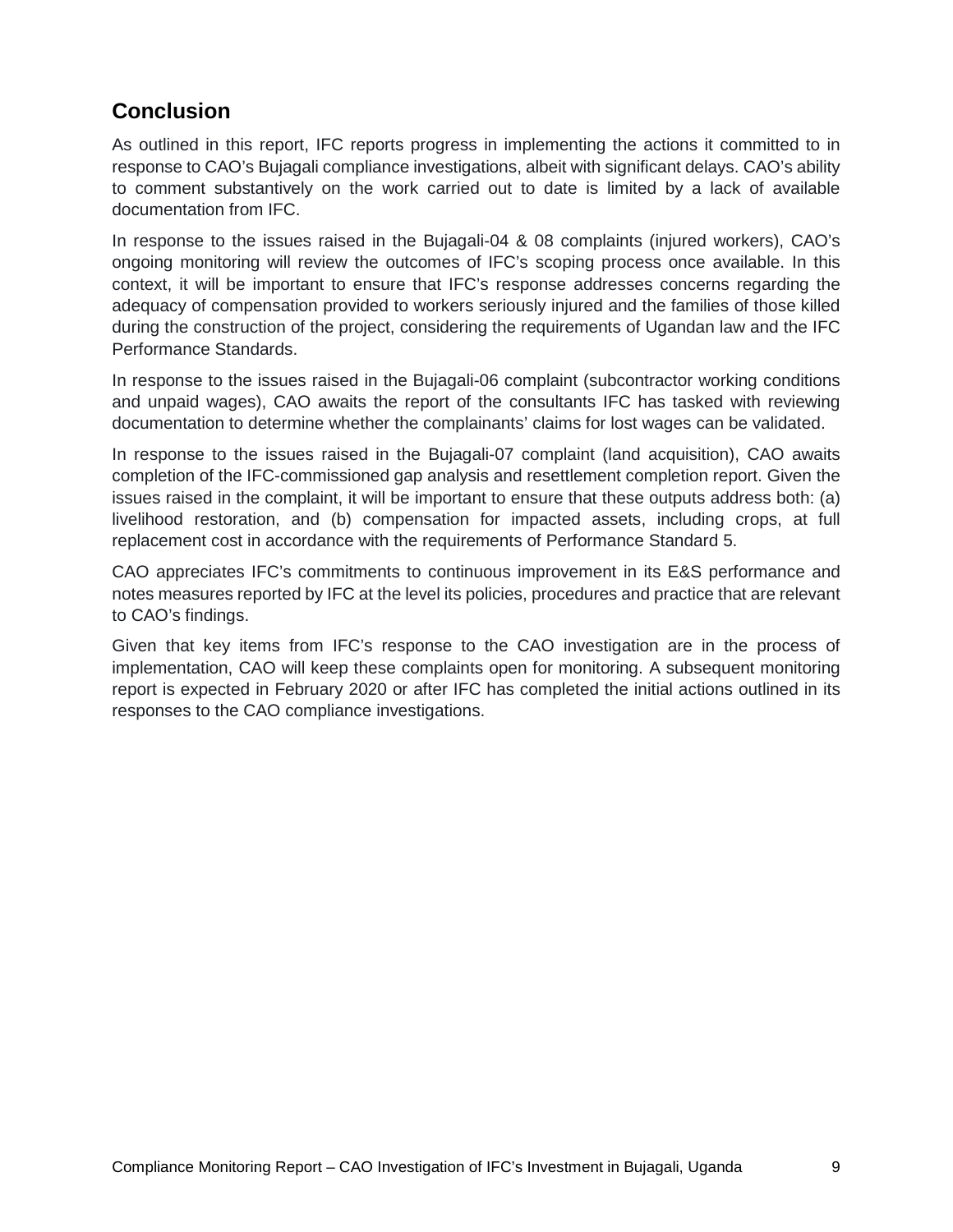## **Annex 1 – Summary of CAO Investigation Findings**

<span id="page-9-0"></span>

|                                         | OSH, Workers' Compensation & Unpaid Wages [Bujagali-04, 06 & 08]                                                                                                                                                                                                     |
|-----------------------------------------|----------------------------------------------------------------------------------------------------------------------------------------------------------------------------------------------------------------------------------------------------------------------|
| Pre-Investment<br><b>E&amp;S Review</b> | IFC did not possess or have access to labor and OSH competence that was sufficient to evaluate the capacity of the client<br>or the EPC contractor to apply the provisions of PS2 for a project of this scale and technical complexity.                              |
|                                         | IFC did not ensure that the SEA provided adequate assessment of labor and OSH risks-particularly assessment of country<br>and project specific OSH risks during construction.                                                                                        |
|                                         | IFC did not asses the client's capacity to effectively monitor and manage the OSH performance of the EPC contractor.                                                                                                                                                 |
|                                         | IFC did not ensure that the (Occupational) Health and Safety Management Plan (HSMP) of the EPC contractor was<br>developed following an initial OSH audit.                                                                                                           |
|                                         | IFC did not consider whether national requirements for workers' compensation provided injured workers with access to<br>appropriate compensation as required under the Sustainability Framework.                                                                     |
|                                         | IFC's pre-investment review of the project was not commensurate to risk. As a result, IFC did not have assurance the<br>project could meet the labor and OSH related requirements of the PS over a reasonable period of time.                                        |
| Supervision                             | IFC did not possess or have access to labor and OSH competence sufficient to monitor the application of its labor and OSH<br>requirements to a construction project of this scale and technical complexity.                                                          |
|                                         | IFC did not establish agreed OSH performance criteria for the client or the EPC contractor or ensure that client reporting<br>provided necessary performance and measurement data to assess the EPC contractor's site OSH performance.                               |
|                                         | IFC's Site Supervision Visits did not provide sufficient OSH compliance data regarding the EPC contractor's site<br>performance or the client's capacity to monitor overall project OSH performance.                                                                 |
|                                         | Other project monitoring reports such as the Panel of Experts' reports and the reports produced by the independent<br>engineer had insufficient OSH focus to effectively supplement the client's own reporting or IFC's lack of direct supervision<br>of OSH issues. |
|                                         | IFC neither received OSH management system audits nor commented on their absence.                                                                                                                                                                                    |
|                                         | IFC neither received nor commented on the absence of regular root-cause analyses of OSH incidents.                                                                                                                                                                   |
|                                         | IFC did not assure itself that the Bujagali-04 complaints received appropriate compensation for workplace injuries.                                                                                                                                                  |
|                                         | IFC erred in deciding that the Bujagali-06 Complainants were not covered by its E&S requirements. As a result, allegations<br>that construction of the project had significant adverse effects on employees of the subcontractor were not addressed.                 |